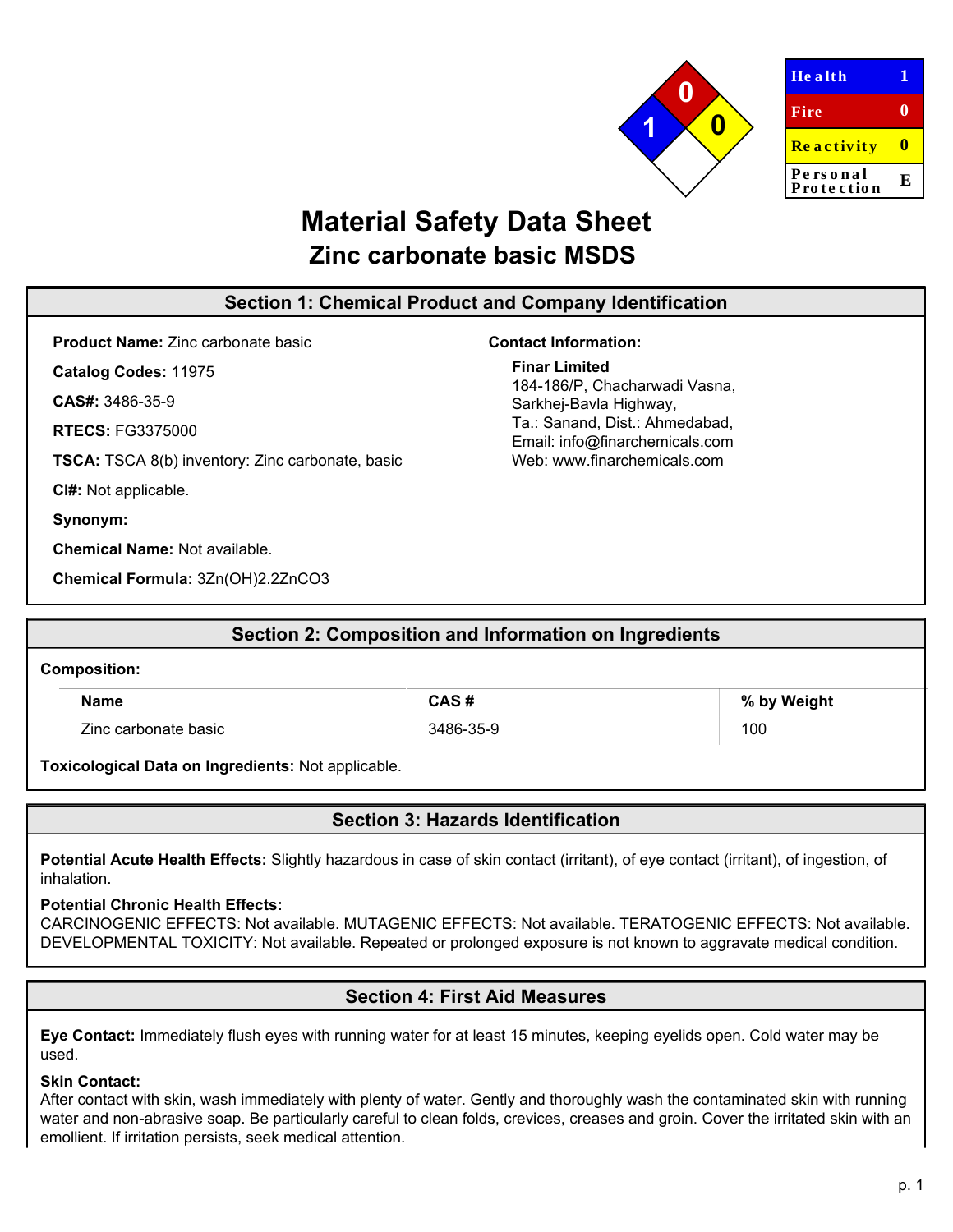**Serious Skin Contact:** Not available.

**Inhalation:** Allow the victim to rest in a well ventilated area. Seek immediate medical attention.

**Serious Inhalation:** Not available.

#### **Ingestion:**

Do not induce vomiting. Loosen tight clothing such as a collar, tie, belt or waistband. If the victim is not breathing, perform mouth-to-mouth resuscitation. Seek immediate medical attention.

**Serious Ingestion:** Not available.

# **Section 5: Fire and Explosion Data**

**Flammability of the Product:** Non-flammable.

**Auto-Ignition Temperature:** Not applicable.

**Flash Points:** Not applicable.

**Flammable Limits:** Not applicable.

**Products of Combustion:** Not available.

**Fire Hazards in Presence of Various Substances:** Not applicable.

#### **Explosion Hazards in Presence of Various Substances:**

Risks of explosion of the product in presence of mechanical impact: Not available. Risks of explosion of the product in presence of static discharge: Not available.

**Fire Fighting Media and Instructions:** Not applicable.

**Special Remarks on Fire Hazards:** Not available.

**Special Remarks on Explosion Hazards:** Not available.

### **Section 6: Accidental Release Measures**

#### **Small Spill:**

Use appropriate tools to put the spilled solid in a convenient waste disposal container. Finish cleaning by spreading water on the contaminated surface and dispose of according to local and regional authority requirements.

**Large Spill:** Use a shovel to put the material into a convenient waste disposal container.

### **Section 7: Handling and Storage**

**Precautions:** Do not breathe dust. Keep away from incompatibles such as acids.

### **Storage:**

No specific storage is required. Use shelves or cabinets sturdy enough to bear the weight of the chemicals. Be sure that it is not necessary to strain to reach materials, and that shelves are not overloaded.

# **Section 8: Exposure Controls/Personal Protection**

### **Engineering Controls:**

Use process enclosures, local exhaust ventilation, or other engineering controls to keep airborne levels below recommended exposure limits. If user operations generate dust, fume or mist, use ventilation to keep exposure to airborne contaminants below the exposure limit.

**Personal Protection:** Safety glasses. Lab coat. Dust respirator. Be sure to use an approved/certified respirator or equivalent. Gloves.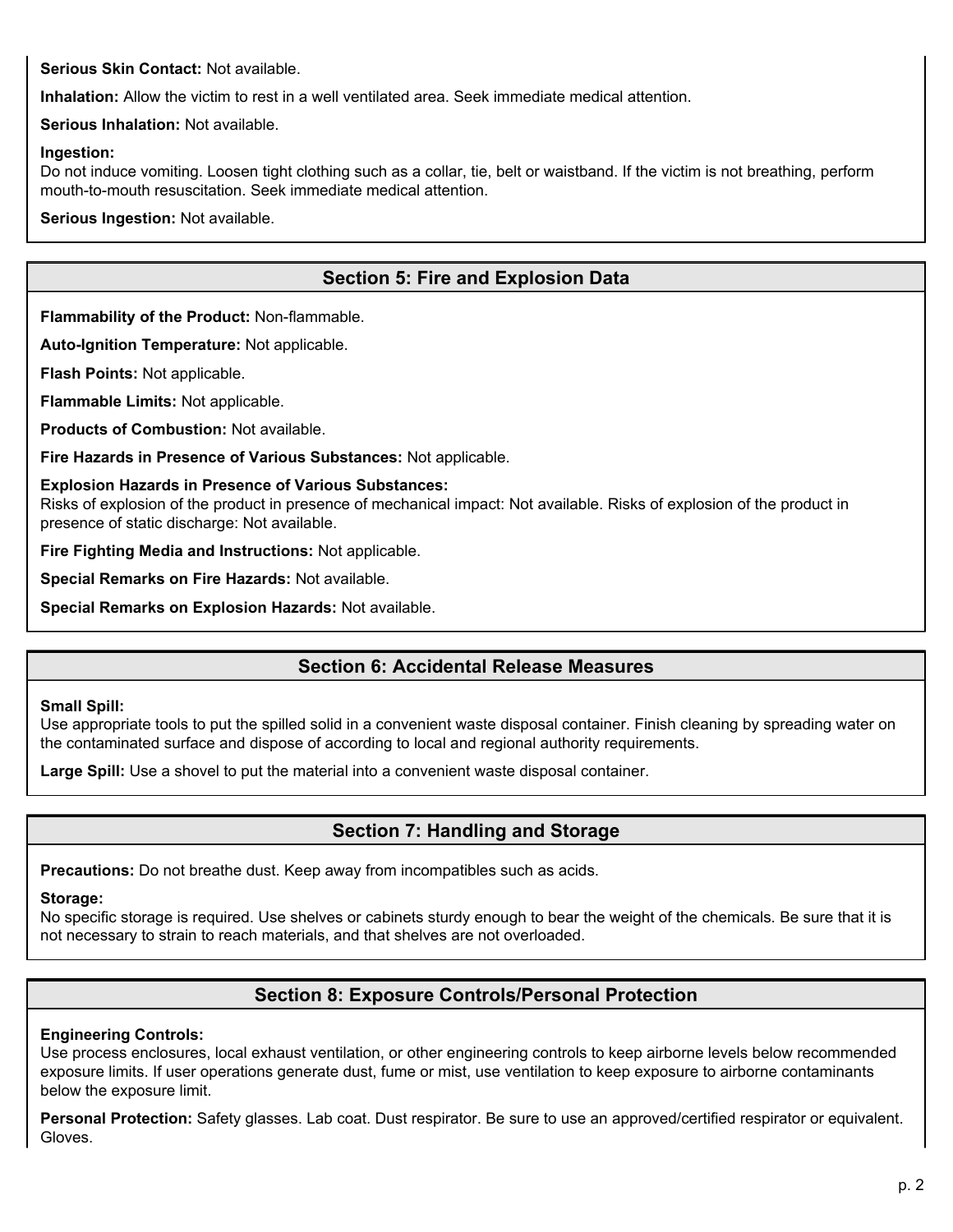### **Personal Protection in Case of a Large Spill:**

Splash goggles. Full suit. Dust respirator. Boots. Gloves. A self contained breathing apparatus should be used to avoid inhalation of the product. Suggested protective clothing might not be sufficient; consult a specialist BEFORE handling this product.

**Exposure Limits:** Not available.

| <b>Section 9: Physical and Chemical Properties</b>          |
|-------------------------------------------------------------|
| Physical state and appearance: Solid. (Powdered solid.)     |
| Odor: Odorless.                                             |
| Taste: Not available.                                       |
| Molecular Weight: Not available.                            |
| Color: White.                                               |
| pH (1% soln/water): Not available.                          |
| <b>Boiling Point: Not available.</b>                        |
| <b>Melting Point: Decomposes.</b>                           |
| Critical Temperature: Not available.                        |
| <b>Specific Gravity: </b> 4.398 (Water = 1)                 |
| Vapor Pressure: Not applicable.                             |
| Vapor Density: Not available.                               |
| Volatility: Not available.                                  |
| Odor Threshold: Not available.                              |
| Water/Oil Dist. Coeff.: Not available.                      |
| Ionicity (in Water): Not available.                         |
| Dispersion Properties: Not available.                       |
| Solubility: Very slightly soluble in cold water, hot water. |
|                                                             |

### **Section 10: Stability and Reactivity Data**

**Stability:** The product is stable.

**Instability Temperature:** Not available.

**Conditions of Instability:** Not available.

**Incompatibility with various substances:** Extremely reactive or incompatible with acids.

**Corrosivity:** Non-corrosive in presence of glass.

**Special Remarks on Reactivity:** Not available.

**Special Remarks on Corrosivity:** Not available.

**Polymerization:** No.

# **Section 11: Toxicological Information**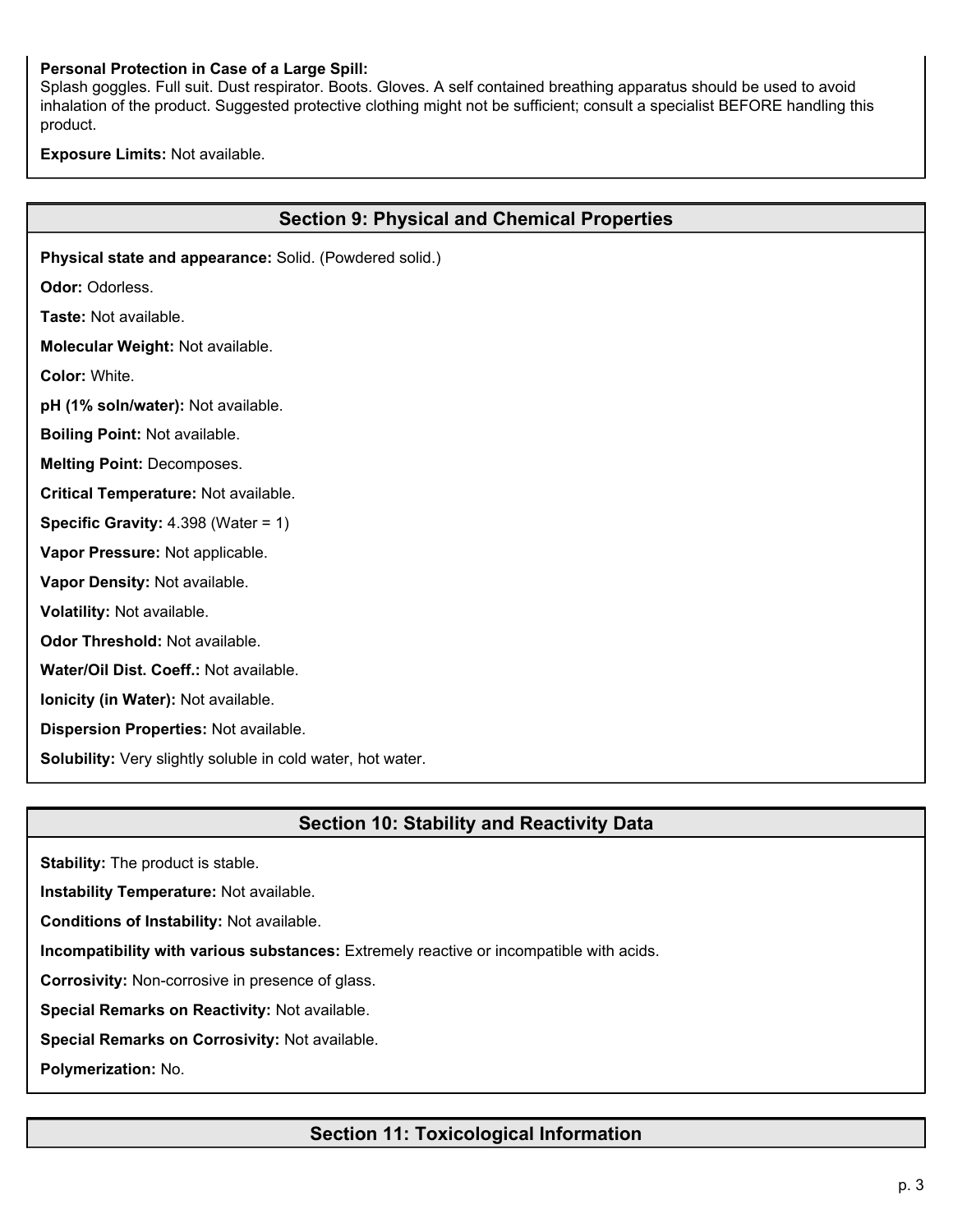**Routes of Entry:** Not available.

**Toxicity to Animals:** LD50: Not available. LC50: Not available.

**Chronic Effects on Humans:** Not available.

**Other Toxic Effects on Humans:** Slightly hazardous in case of skin contact (irritant), of ingestion, of inhalation.

**Special Remarks on Toxicity to Animals:** Not available.

**Special Remarks on Chronic Effects on Humans:** Not available.

**Special Remarks on other Toxic Effects on Humans:** Not available.

# **Section 12: Ecological Information**

**Ecotoxicity:** Not available.

**BOD5 and COD:** Not available.

**Products of Biodegradation:**

Possibly hazardous short term degradation products are not likely. However, long term degradation products may arise.

**Toxicity of the Products of Biodegradation:** The products of degradation are more toxic.

**Special Remarks on the Products of Biodegradation:** Not available.

### **Section 13: Disposal Considerations**

**Waste Disposal:**

### **Section 14: Transport Information**

**DOT Classification:** Not a DOT controlled material (United States).

**Identification:** : Not available. : NA9157 PG: III

**Special Provisions for Transport:** Not available.

# **Section 15: Other Regulatory Information**

### **Federal and State Regulations:**

Pennsylvania RTK: Zinc carbonate, basic Massachusetts RTK: Zinc carbonate, basic TSCA 8(b) inventory: Zinc carbonate, basic SARA 313 toxic chemical notification and release reporting: Zinc carbonate, basic CERCLA: Hazardous substances.: Zinc carbonate, basic

**Other Regulations:** Not available..

**Other Classifications:**

**WHMIS (Canada):** Not controlled under WHMIS (Canada).

**DSCL (EEC):**

This product is not classified according to the EU regulations.

### **HMIS (U.S.A.):**

**Health Hazard:** 1